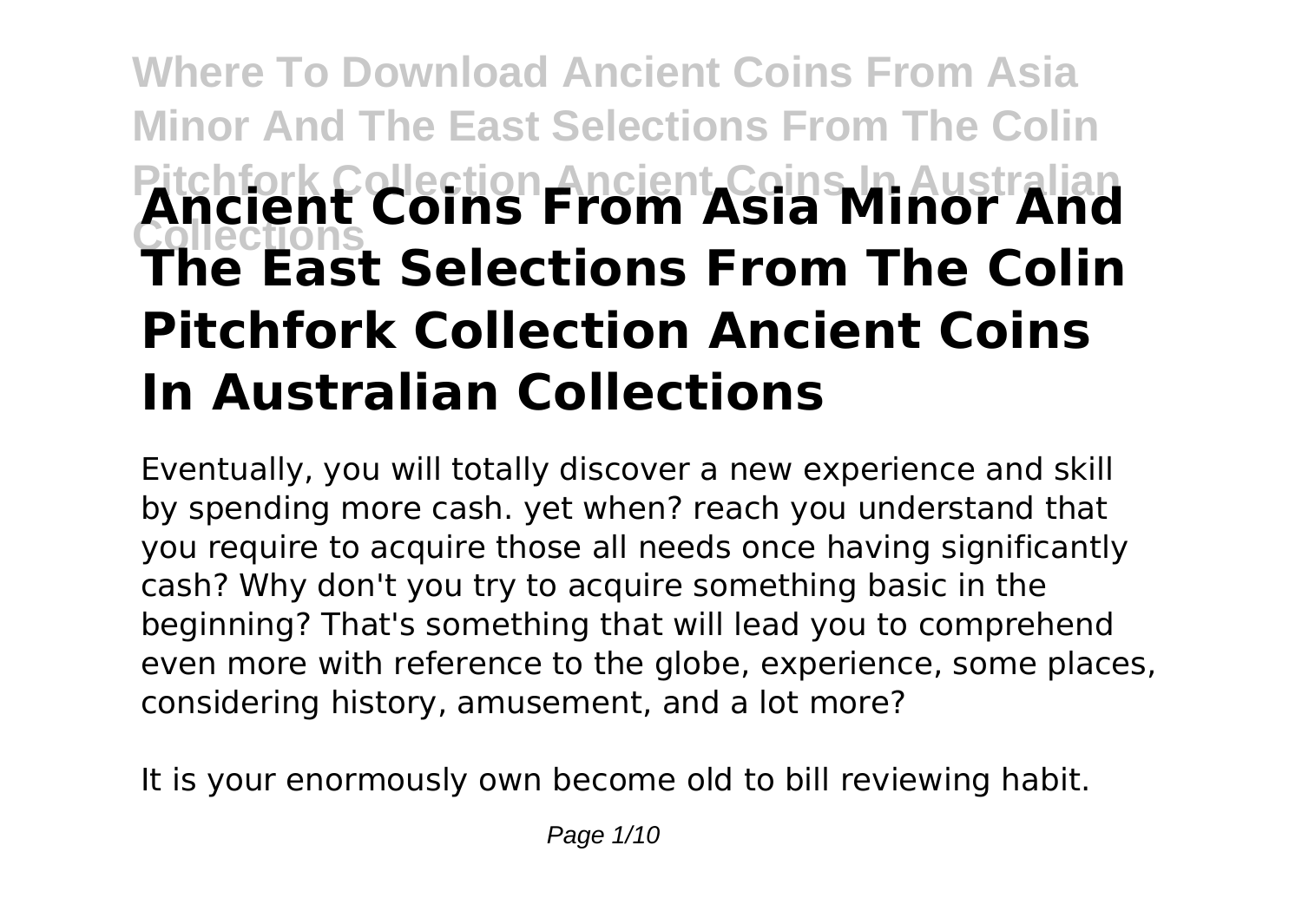**Where To Download Ancient Coins From Asia Minor And The East Selections From The Colin Palong with guides you could enjoy now is ancient coins from Collections asia minor and the east selections from the colin pitchfork collection ancient coins in australian collections** below.

Sacred Texts contains the web's largest collection of free books about religion, mythology, folklore and the esoteric in general.

#### **Ancient Coins From Asia Minor**

An online index of ancient Greek and Roman coins from Asia Minor. Index. Bithynia Paphlagonia Pontos Troas Mysia Lesbos Aiolis Ionia Lydia Phrygia Galatia Karia Lykia Pamphylia Pisidia Lykaonia Kappadokia Kilikia Cyprus General / Uncertain: Welcome! What's New. Register as a Section Editor. Sponsor Us . Eras: Archaic :

# Asia Minor Coins - Ancient Greek and Roman Coins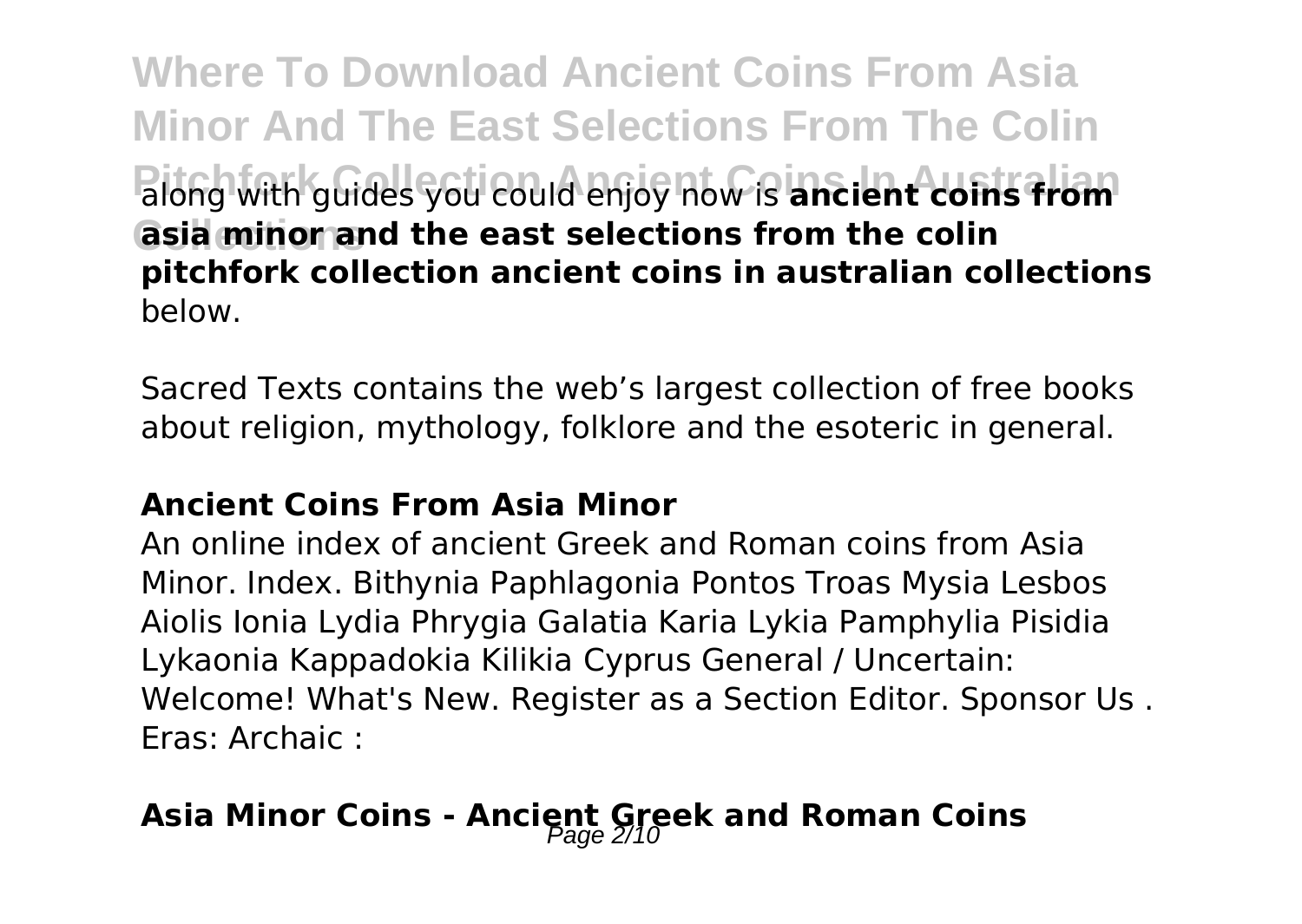**Where To Download Ancient Coins From Asia Minor And The East Selections From The Colin** Asia Minor, Uncertain mint. Circa 6th Century BC. EL 24th Stater **Collections** (0.62 gm). Phokaic standard. Fibula or torque design with central pellet / Incuse punch. Text: Image: Rosen 352v: Asia Minor. Circa 6th Century BC. EL 1/24 Stater (0.57 gm). Aeginetan Standard? Flower / Incuse square. Text: Image: Rosen 359cf: Asia Minor, Early Electrum 96th-Stater.

#### **Asia Minor - Ancient Greek Coins - WildWinds.com**

Lydia was situated in the Western part of Asia Minor on the river Galis with its main city Sardis. It was first mentioned by Homer in the 8th century BC under the name Maeonia. It was celebrated for fertile soil and rich deposits of gold and silver.

**Lydia - Asia Minor Coins - Ancient Greek and Roman Coins** CHOICE EARLY ELECTRUM STATER OF MILETOS, 600-550 BC. The first true coins seem to have been minted in Asia Minor in the late 7th or early 6th century BC. These coins were struck in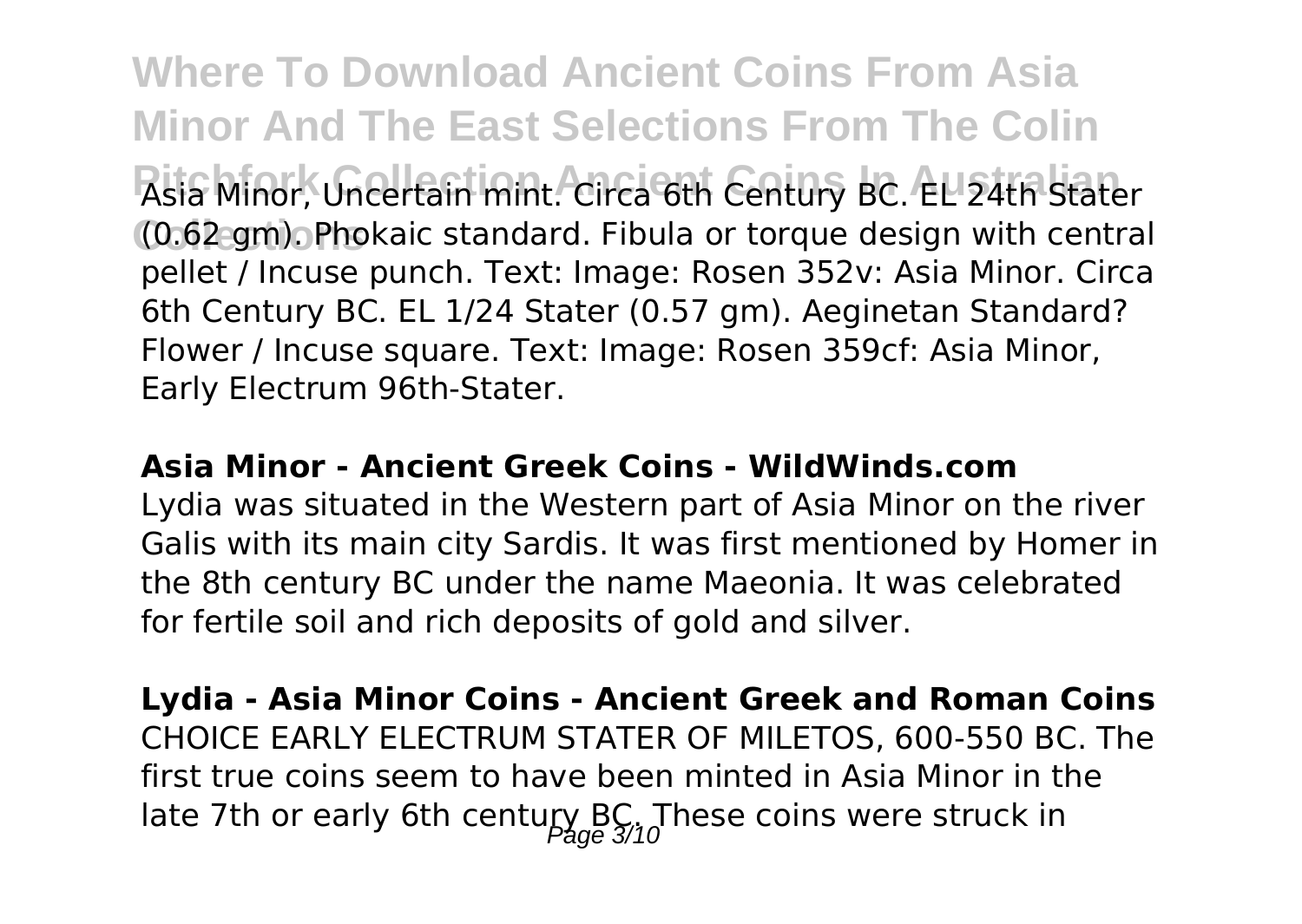**Where To Download Ancient Coins From Asia Minor And The East Selections From The Colin** Piectrum, a naturally occurring alloy of gold and silver found in the Pactolus and other nearby rivers.

#### **Ancient Greek coins - Ancient Coins of Asia Minor - Edgar ...**

Asia Minor, Uncertain mint. Circa 6th Century BC. EL 24th Stater (0.62 gm). Phokaic standard. Fibula or torque design with central pellet / Incuse punch. Text: Rosen 352v : Asia Minor. Circa 6th Century BC. EL 1/24 Stater (0.57 gm). Aeginetan Standard? Flower / Incuse square. Text: Rosen 359cf : Asia Minor, Early Electrum 96th-Stater.

**Asia Minor, ancient coins index with thumbnails ...** The exhibition was undertaken for the Australian Centre for Ancient Numismatic Studies and hosted by Macquarie University's Museum of Ancient Cultures and featured those coins published in Nicholas L. Wright (2011) Coins from Asia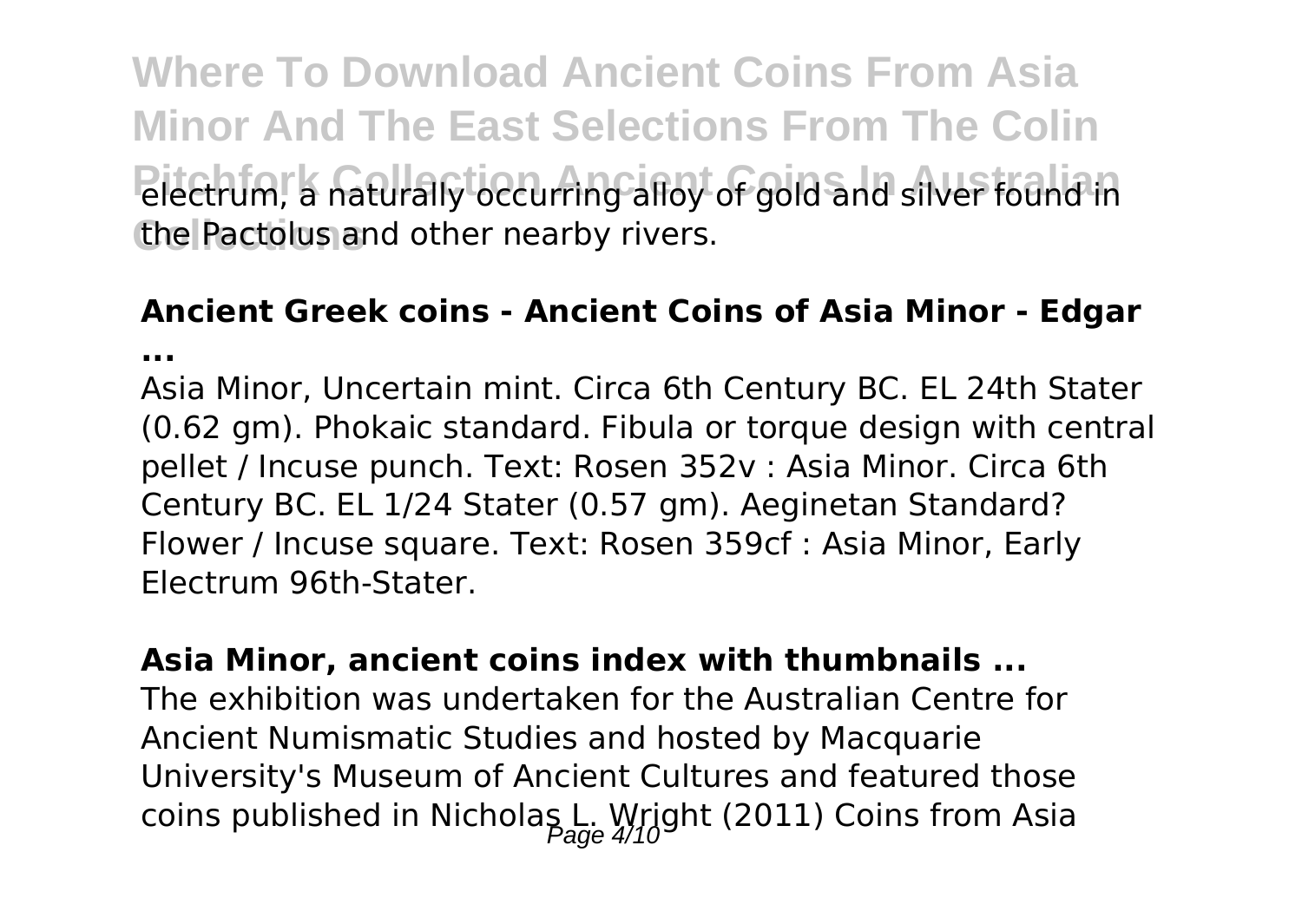# **Where To Download Ancient Coins From Asia Minor And The East Selections From The Colin Minor and the ollection Ancient Coins In Australian Collections**

## **(PDF) Coins from Asia Minor and the East: selections from**

**...**

NGC Ancient Coins: Electrum Hectae of Asia Minor Greek hectae coins come in over several hundred designs. Among the most avidly collected of Greek coins are hectae – or 1/6th staters – small, thick...

#### **NGC Ancient Coins: Electrum Hectae of Asia Minor - CoinWeek**

Asia Minor.--The region so named comprised the provinces between the Euxine and the Meditrranean seas; consequently it included Bithynia, Paphlagonia, Pontus, Galatia, Mysia (see Troas), Lydia, Caria, Aeolis, Ionia, Lycia, Pamphylia, Phrygia, Cappadocia, Cilicia, and Lycaonia.--"The country (observes the late Biship Butler in his admirable sketch of Ancient and Modern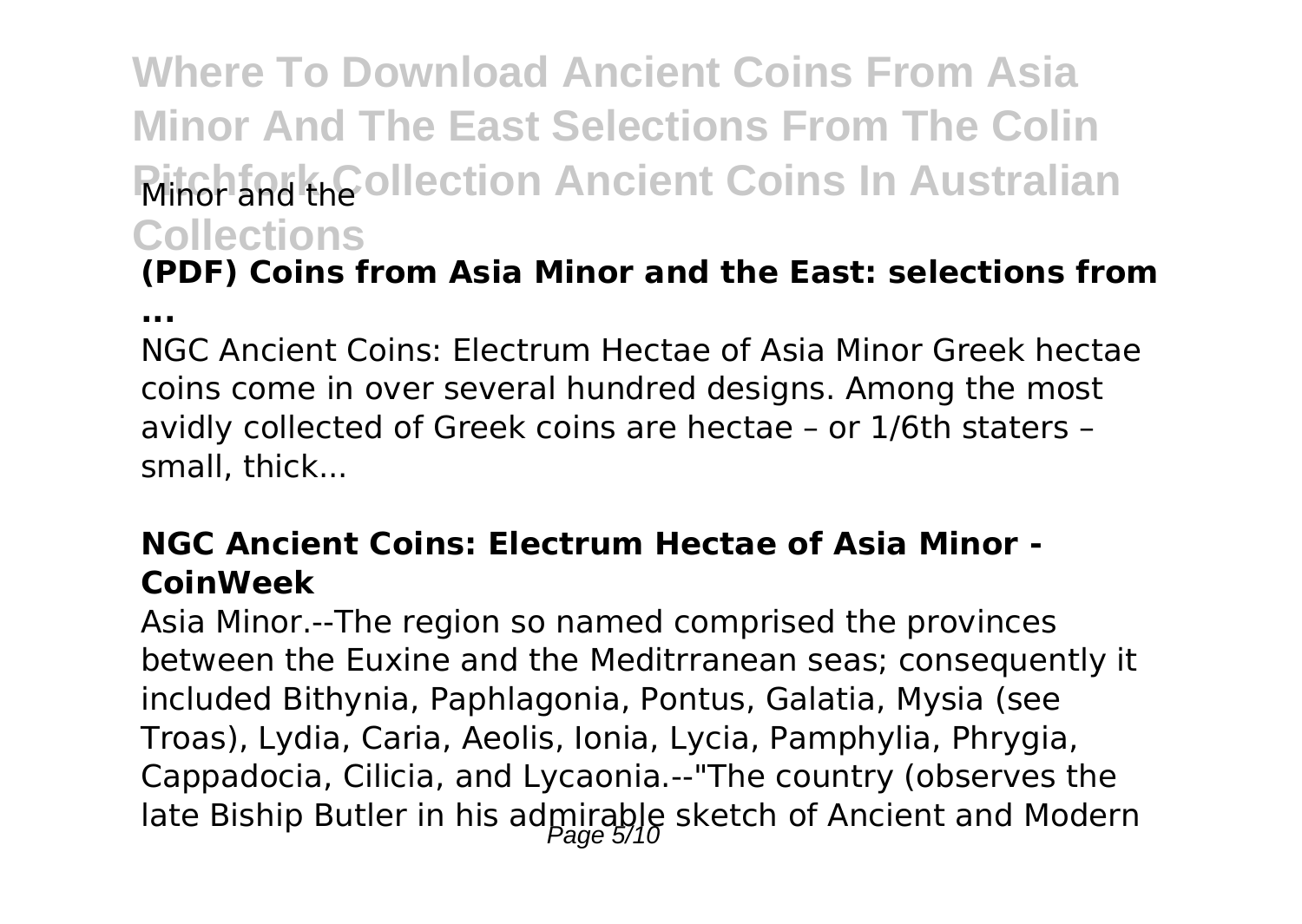**Where To Download Ancient Coins From Asia Minor And The East Selections From The Colin** *Reography) which we call Ancient Coins In Australian* **Collections**

#### **asia minor - Forum Ancient Coins**

Ancient Greek Coins of Miletus Silver drachm of Miletus, fourth century BC The ancient Greek city of Miletus in Asia Minor, on what is now the west coast of Turkey, has been called the birthplace of the modern world.

#### **Ancient Greek Coins of Miletus (Miletos, Ionia, Asia Minor**

**...**

Ancient Greek Coins of Miletus Robert J. O'Hara (rjohara@post.harvard.edu) The ancient Greek city of Miletus in Asia Minor, on what is now the west coast of Turkey, was the intellectual and commercial center of the Greek world in the century before Athens rose to prominence. It has been called the birthplace of the modern world. These pages discuss the early history of coinage and present a ...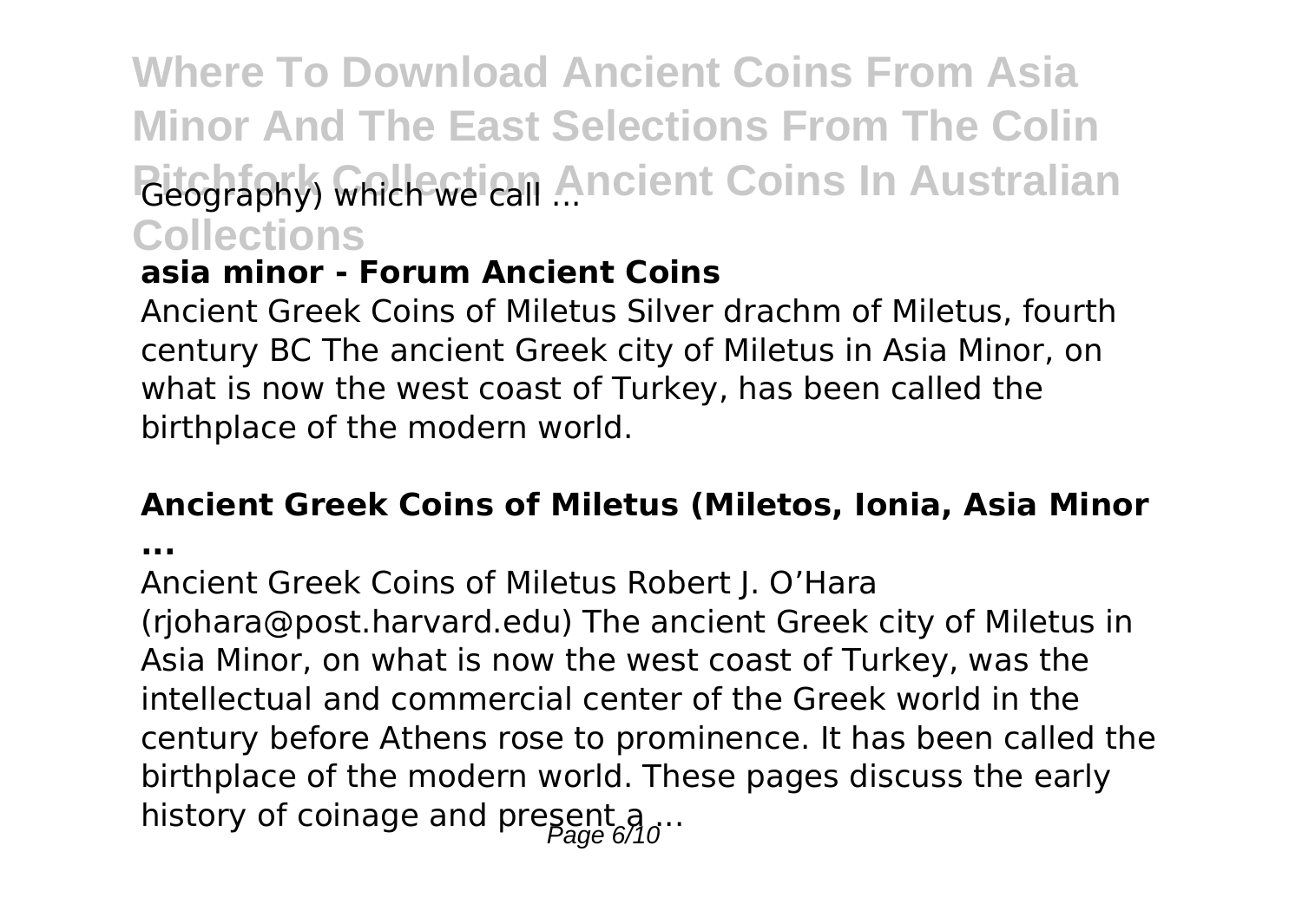# **Where To Download Ancient Coins From Asia Minor And The East Selections From The Colin Pitchfork Collection Ancient Coins In Australian**

### **Ancient Coin Books and Publications (Ancient Coins of Miletos)**

The earliest coinage of Asia is also the oldest coinage of the world. Coins were invented several times independently of each other. The earliest coins from the Mediterranean region are from the kingdom of Lydia, and are now dated ca. 600 BCE. The dating of the earliest coins of China and India is difficult and the subject of debate. Nevertheless, the first coins of China are at least as old as the earliest Lydian coins and possibly older, while the earliest coins of India seems ...

#### **Coinage of Asia - Wikipedia**

Coins / Ancient Greek / Asia Minor; Filter By. Filter. Category. Caria (1) Pergamon (1) Samos (1) Magnesia on the Maeander (2) Ephesos (2) Lesbos (1) Satraps of Caria (2) Mytilene (3) Kos ...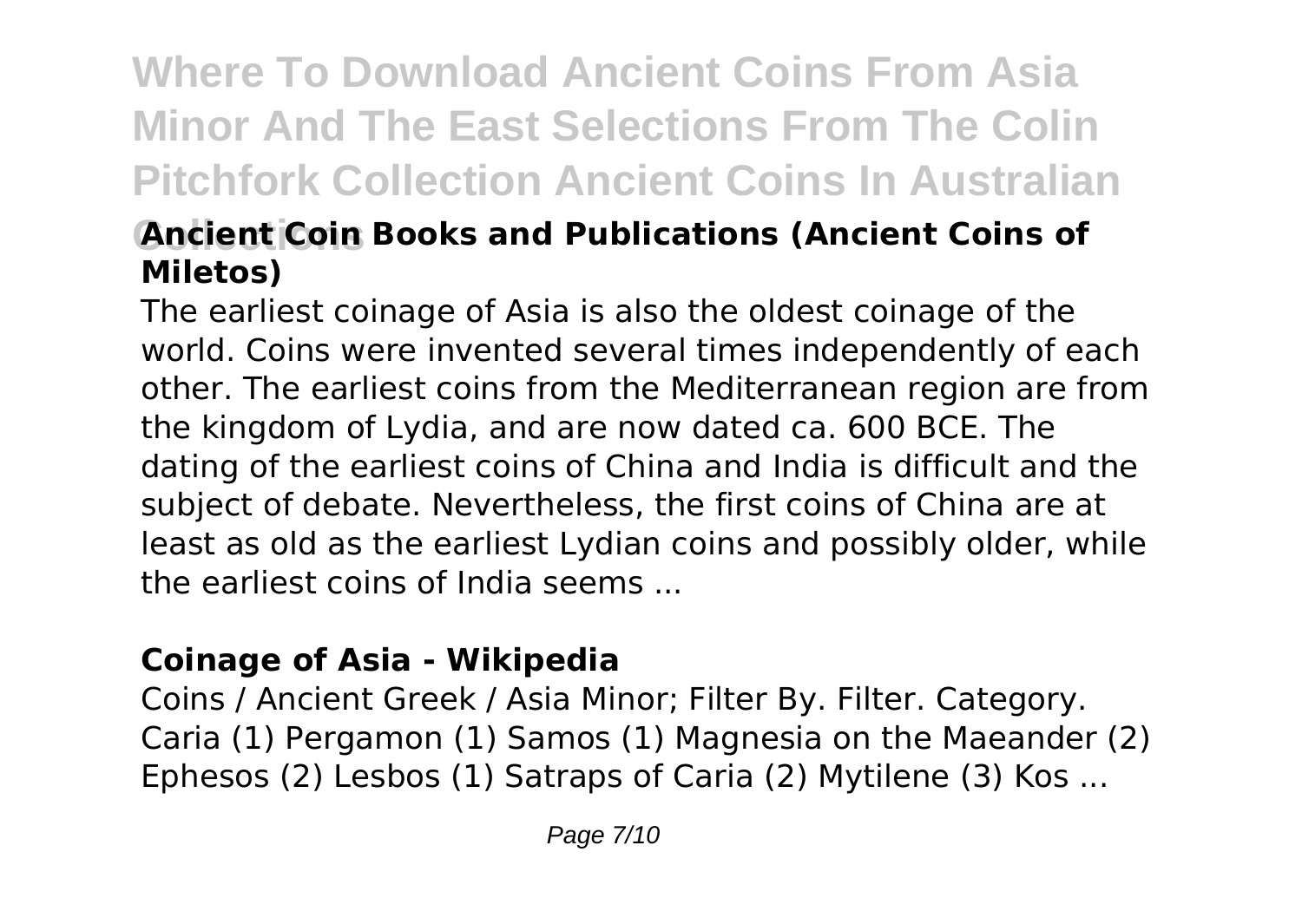**Where To Download Ancient Coins From Asia Minor And The East Selections From The Colin Rifa Minor Cancient Greek Cient C**oins In Australian **Collections** A Premier Gallery of Ancient Greek Coins of Asia Minor. 11371. KINGDOM OF CILICIA. TARCONDIMOTUS I. c. 39-31 BC. AE 21, 7.60g. (1h).

### **Ancient Greek coins - Ancient Coins of Asia Minor - Edgar**

**...**

London Ancient Coins - Asia Minor and The East. Diocletian (284-305). Æ Follis - Ticinum - R/ Moneta. Trajan (98-117). Macedon, Amphipolis. Æ - R/ Artemis Tauropolus. Sarmatia, Olbia, 5th century BC. Æ Cast. Leaping dolphin with dorsal spine and fin.

#### **London Ancient Coins | Ancient coins dealer online | Asia**

**...**

The earliest roots of the Greek settlement of Asia Minor date back to the middle of the second millennium BC: Mycenaean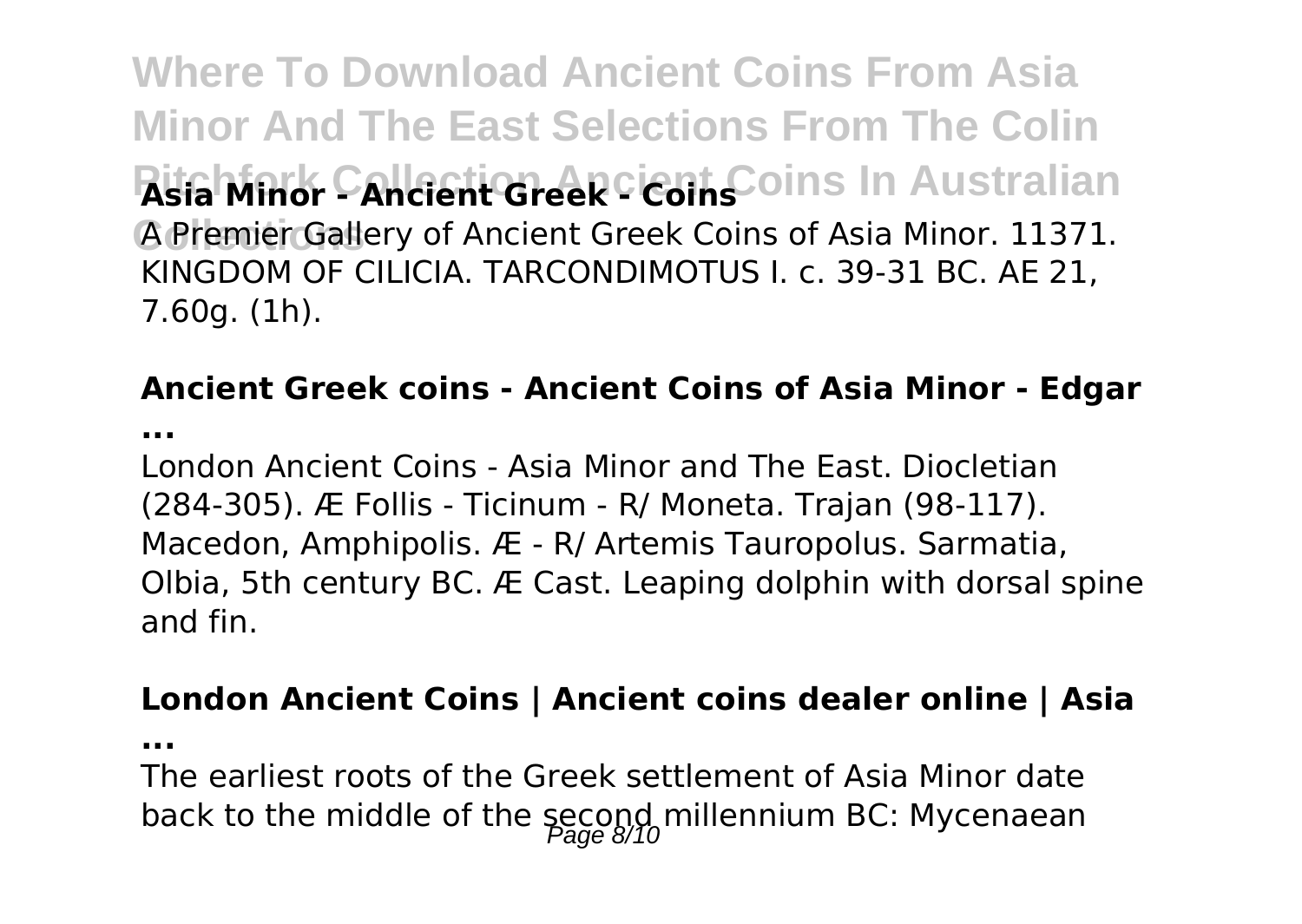**Where To Download Ancient Coins From Asia Minor And The East Selections From The Colin Greeks lived in cities like Miletus and Ephesus. Greek Ionians and** Dorians began in the 11th and 10th century a colonization of the west coast of Asia Minor and later on the northern shores of the Black Sea. The commonly used classification in landscapes such as Troas, Ionia ...

#### **Asia Minor - Emporium Numismatics**

Romae Aeternae Numismatics | Asia Minor coins dealer online | The Ancient Romans were a proud and mighty civilization. They conquered much of their known world an Javascript must be enabled for VCoins to work properly.

#### **Romae Aeternae Numismatics | Ancient coins dealer online ...**

Two Thousand Years of Ancient Coins. Coins originated in Asia Minor about 650 bc, when s ymbols guaranteeing weight and purity were first impressed on to small pieces of electrum, a